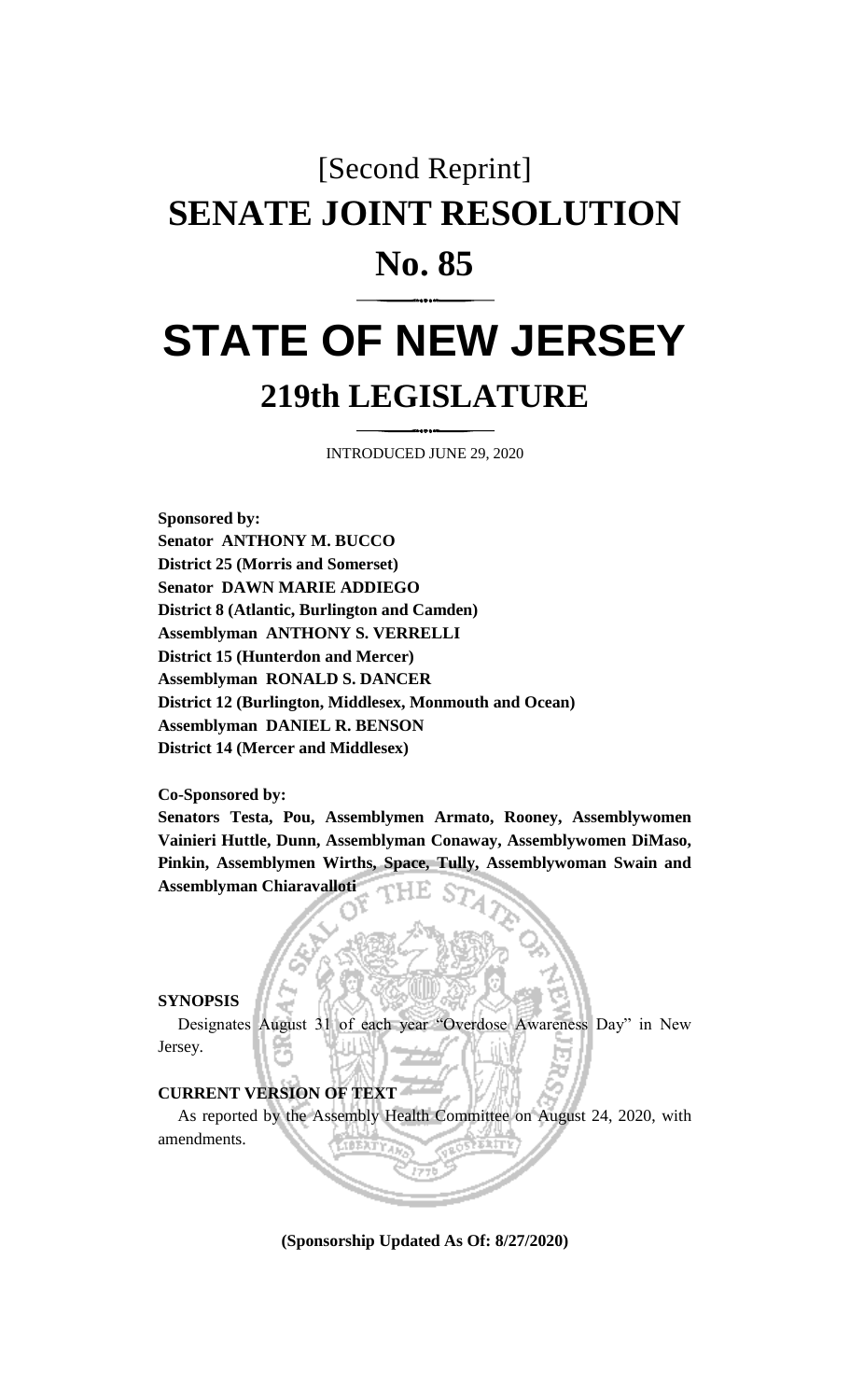2

| $\mathbf{1}$<br>$\overline{2}$ | A JOINT RESOLUTION designating August 31 of each year as<br>"Overdose Awareness Day" in New Jersey.                    |
|--------------------------------|------------------------------------------------------------------------------------------------------------------------|
| 3                              |                                                                                                                        |
| $\overline{4}$                 | <b>WHEREAS,</b> <sup>1</sup> [Drug addiction] Substance use disorder <sup>1</sup> is a chronic                         |
|                                |                                                                                                                        |
| 5                              | disease $^{1}$ [,] <sup>1</sup> characterized by $^{1}$ the problematic, <sup>1</sup> compulsive $^{1}$ , <sup>1</sup> |
| 6                              | or <sup>1</sup> [difficult to control drug] difficult-to-control <sup>1</sup> use <sup>1</sup> of drugs                |
| 7                              | and other substances, <sup>1</sup> despite harmful consequences; and                                                   |
| 8                              | WHEREAS, <sup>1</sup> [Drug addiction] Substance use disorder, particularly                                            |
| 9                              | when it involves opioid drugs, <sup>1</sup> is seen by both the $\frac{1}{1}$ federal <sup>1</sup>                     |
| 10                             | Centers for Disease Control <sup>1</sup> and Prevention <sup>1</sup> and the World                                     |
| 11                             | Health Organization as a fast-growing epidemic that can all too                                                        |
| 12                             | easily lead to overdose and death; and                                                                                 |
| 13                             | WHEREAS, In 2018, 67,367 individuals died from drug overdoses in                                                       |
| 14                             | the United States; and                                                                                                 |
| 15                             | WHEREAS, In New Jersey alone, 2,900 people died from drug                                                              |
| 16                             | overdoses in 2018; and                                                                                                 |
| 17                             | WHEREAS, Furthermore, for every drug overdose that results in                                                          |
| 18                             | death, there are many more nonfatal overdoses, each taking an                                                          |
| 19                             | emotional and economic toll on $\mathbf{1}$ [the individual] individuals <sup>1</sup> ,                                |
| 20                             | their <sup>1</sup> [family] <u>families</u> <sup>1</sup> , and the community at large; and                             |
| 21                             | <b>WHEREAS,</b> <sup>1</sup> [Drug addiction] $\overline{A}$ substance use disorder <sup>1</sup> can fuel              |
| 22                             | feelings of shame, guilt, embarrassment, depression,<br>and                                                            |
| 23                             | hopelessness, causing individuals to resist seeking treatment and                                                      |
| 24                             | support; and                                                                                                           |
| 25                             | WHEREAS, Overdose Awareness Day is a global event held on                                                              |
| 26                             | August 31 of each year that aims to raise awareness of drug                                                            |
| 27                             | overdoses, reduce the stigma of a drug-related death, and $\binom{1}{1}$ to $\binom{1}{1}$                             |
| 28                             | acknowledge the grief felt by families and friends remembering                                                         |
| 29                             | those who <sup>1</sup> I have died or had a permanent injury] died or were                                             |
| 30                             | permanently injured <sup>1</sup> as a result of a drug overdose; and                                                   |
| 31                             | <sup>2</sup> [WHEREAS, To further the goals of Overdose Awareness Day, all                                             |
| 32                             | flags throughout the State should be flown at half-staff for the                                                       |
| 33                             | day's duration; and $\mathbf{I}^2$                                                                                     |
| 34                             | <b>WHEREAS, Recognizing Overdose Awareness Day in New Jersey</b>                                                       |
| 35                             | sends a strong message to former $\binom{1}{r}$ and $\binom{1}{r}$ current substance                                   |
| 36                             | users, namely, that they are valued, and that overdose death is                                                        |
| 37                             | preventable; now, therefore,                                                                                           |
| 38                             |                                                                                                                        |
| 39                             | <b>BE IT RESOLVED</b> by the Senate and General Assembly of the                                                        |
| 40                             | State of New Jersey:                                                                                                   |
| 41                             |                                                                                                                        |
| 42                             | August 31 of each year shall be designated as "Overdose<br>1.                                                          |
| 43                             | Awareness Day" in New Jersey to raise awareness of overdose and                                                        |
| 44                             | reduce the stigma of a drug-related death.                                                                             |
|                                |                                                                                                                        |

**EXPLANATION – Matter enclosed in bold-faced brackets [thus] in the above bill is not enacted and is intended to be omitted in the law.**

**Matter underlined thus is new matter. Matter enclosed in superscript numerals has been adopted as follows: <sup>1</sup>Senate SHH committee amendments adopted July 22, 2020. <sup>2</sup>Assembly AHE committee amendments adopted August 24, 2020.**